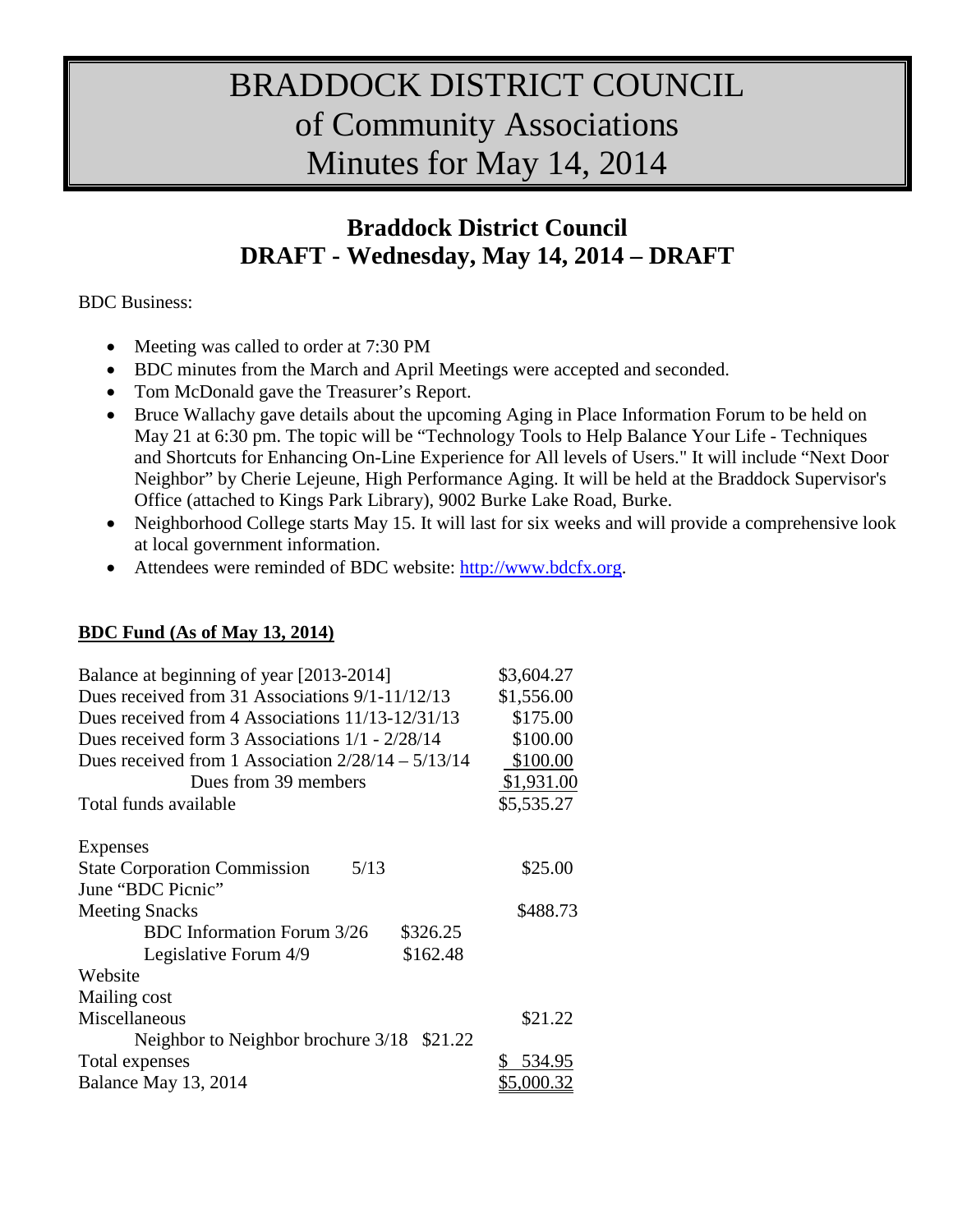| <b>Braddock Road Beautification</b>          |            |
|----------------------------------------------|------------|
| Program started February 2008                |            |
| Total funds collected                        | \$8,616.96 |
| Expenses                                     | \$7,592.00 |
| Balance May 13, 2014                         | \$1,024.96 |
| <b>Mary Read Memorial</b>                    |            |
| Program started February 2008                |            |
| Total funds collected                        | \$3,923.00 |
| $Expenses - prior years$                     | \$3,611.28 |
| Balance May 13, 2014                         | \$311.72   |
| Total Checking Account Balance May 13, 2013) | \$6,337.00 |
| Submitted by:                                |            |
| Thomas B. McDonald, Jr.                      |            |
| Treasurer                                    |            |

#### **2013 – 2014 Proposed Budget**

|                                                                     | <b>Budget</b> | Actual     |
|---------------------------------------------------------------------|---------------|------------|
| Balance August 31, 2013                                             | \$3,604.27    | \$3,604.27 |
| <b>Dues Collections</b>                                             | \$2,000.00    | \$1,931.00 |
| Expenses                                                            |               |            |
| <b>State Corporation Commission</b>                                 | \$25.00       | \$25.00    |
| June "BDC Picnic"                                                   | \$1,100.00    |            |
| <b>Meeting Snacks</b>                                               | \$500.00      | \$488.73   |
| Administrative expenses                                             |               |            |
| Mailing cost                                                        | \$75.00       |            |
| Website                                                             | \$75.00       |            |
| Miscellaneous                                                       | \$100.00      | \$21.22    |
| Total expenses                                                      | \$1,875.00    | \$534.95   |
| <b>BDC Fund Balance</b> Projected balance August 31, 2014 \$3729.27 |               | \$5,000.32 |

#### **Supervisor Cook's Office:**

May 13, 2014

- Report on RSU changes will be made based on feedback from the community and other jurisdictions. New recommendations are that there be no less that 16 units and no more than 25.
- There is a hearing concerning the number of people allowed inside your home (such as for a party). Supervisor Cook is opposed to this action. The code proposed by the County would limit the number of people to not more than 49. Another proposal in the County under the noise ordinance.
- Braddock Road Widening: Comments from the neighborhoods directly affected in the proposed construction area have been solicited and the County is busy digesting them with a target of starting the study for the project in September. In the meantime, the BDC appointee to the project committee will stay involved and will concentrate on representing the interests of BDC member neighborhoods that will be indirectly affected.